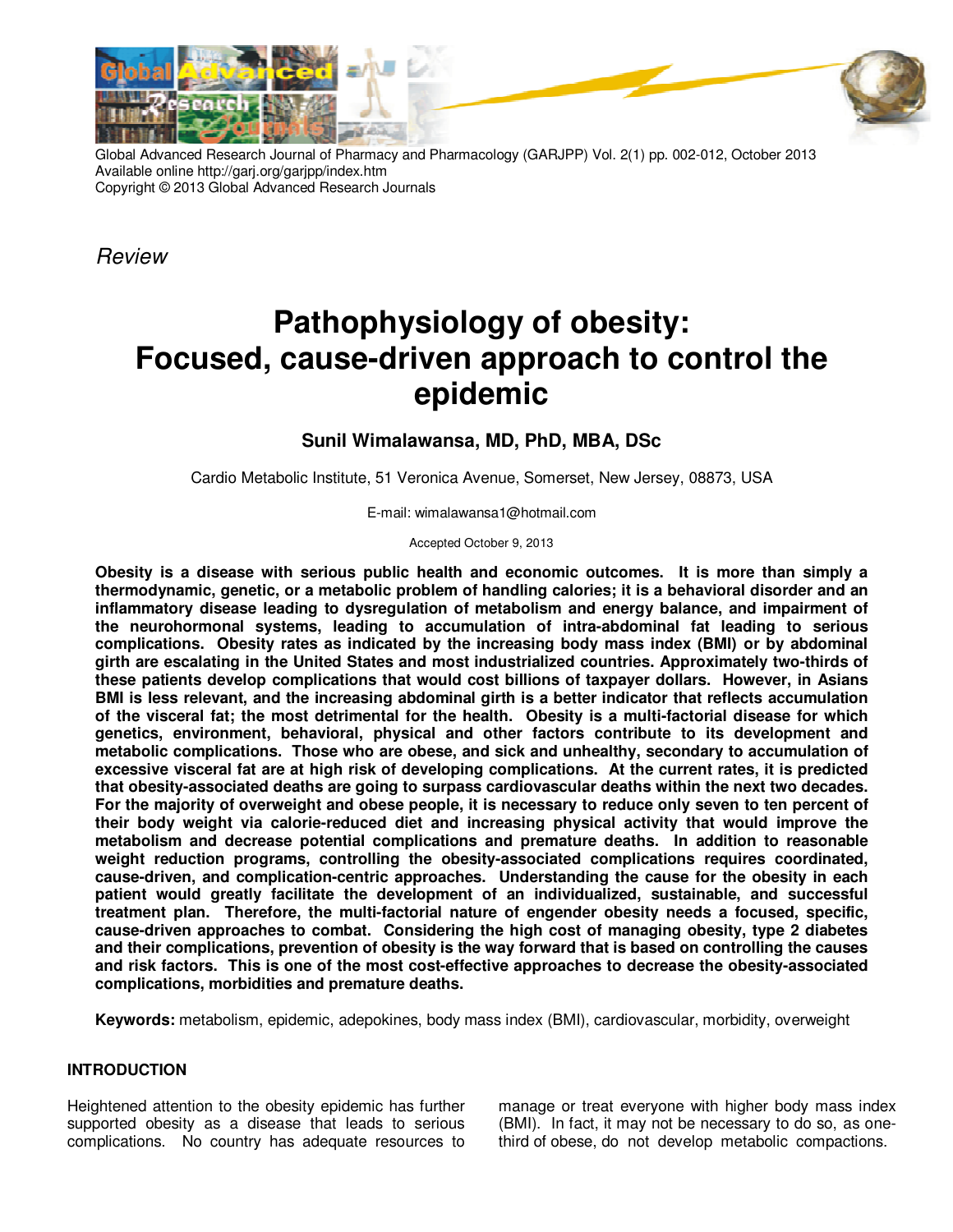Thus, it is important to be abet to identify the two-third of the obese who would develop metabolic complications using clinical risk factors and widely available, costeffective biochemical markers. Inclusion of clinical risk factors and the waist circumference for overall assessment would be more effective than using the BMI to identify those who need medical attention (Greenway et al., 1999; Wimalawansa, 2013). In particular, the relationship between BMI and obesity-associated complications is weak (Chan et al., 2012; Smith et al., 2007). Customarily, the body weight is categorized according to the BMI: overweight is defined as BMI  $\geq 25$ kg/m<sup>2</sup>; obesity, BMI ≥ 30 kg/m<sup>2</sup>; and extreme obesity, BMI  $\geq$  40 kg/m<sup>2</sup> (Clinical Guidelines on the Identification, Evaluation, and Treatment of Overweight and Obesity in Adults 1998; Alberti KG et al., 2006), but cutoff points for Asians are lower (Misra et al., 2006; Wimalawansa, 2013).

The key to reducing cardiometabolic risk is to reduce abdominal obesity―reducing the waist size (Smith SC et al., 2007) and reducing the underlying risk factors through elimination of causes. Controlling these causes and risk factors would not only result in improved overall health, but also would reduce complications, thus leading to decreases in morbidity and mortality. The classification of obesity as a disease (Group TOaaDW 2008) based on potential future complications, rather than BMI alone, would remove the perception that the patient has the sole responsibility for managing weight (Korner and Aronne 2003), and enhance the publicprivate partnerships that are needed to curb the obesity epidemic. Such a classification also would pave the way for redistribution of governmental and private resources from the acute medical care to the preventative statergies; reduction of risk factors for type 2 diabetes (T2D), cardiovascular diseases (CVD), and obesity.

## **Obesity is the most rapidly spreading disease**

The health repercussions and associated economic costs of the obesity epidemic are overwhelming (Forster, et al., 2011). The causes of obesity fall into two general categories: genetic and environmental; the current epidemic is most likely a combination of the two. The World Health Organization estimates that 300 million people worldwide are obese and another 750 million are overweight (MSNB. Obesity mars boomer health gains). Thus, more than 1.0 billion people worldwide are at risk of overweight-associated morbidities, including CVD, T2D, hypertension, and certain cancers. In the United States alone, there are more than 115 million overweight and obese adults (NIH, Clinical Guidelines on the Identification, Evaluation, and Treatment of Overweight and Obesity in Adults 1998), and these numbers continue to increase (Bank, W). As illustrated in figure 1, obesity is a complex, multi-factorial disease.

In most Western countries, the evolution of the obesogenic environment has been both rapid and multifactorial, and has led to the current epidemics of T2D and obesity―diabesity. In industrialized countries, there is an increasing access to high-fat and/ or energyconcentrated food. At the same time, there has been a trend of decline in the amount of physical activity engaged by individuals in affluent countries. Meanwhile, in many other countries food in general and specifically nutritious food is becoming scarce. According to the National Institutes of Health, obesity is the second leading cause of preventable death in the United States (second to tobacco use), with an estimated 300,000 deaths per year (NIH, Clinical Guidelines on the Identification, Evaluation, and Treatment of Overweight and Obesity in Adults 1998) and those numbers seem to be increasing. (DHHS, Overweight and obesity: a major public health issue 2001);

Globally, the distribution of obesity epidemic is not uniform. The prevalence of obesity in the United States is predicted to increase from 114 million in 2011 to 125 million in 2015, and to 165 million in 2020 (Bank W). Meanwhile the incidence of obesity is estimated to double within the next three decades in China and in certain parts in south Asian countries (Cherian et al., 2012; Wang et al., 2012; Zhang and Wang 2012; Ying-Xiu and Shu-Rong 2012; Singh and Kirchengast 2011) (Bank, Forster et al., 2011; NIH, Executive summary of the clinical guidelines on the

identification, evaluation, and treatment of overweight and obesity in adults 1998; NIH, Clinical Guidelines on the Identification, Evaluation, and Treatment of Overweight and Obesity in Adults 1998; NIH, Clinical guidelines on the identification, evaluation, and treatment of overweight and obesity in adults 1998).

## **Causes leading to obesity**

## **Historical aspects of excess calorie intake and glycemic load**

The major contributor for excess accumulation of body fat in all ages is the excess consumption of food that contains refined sugar, carbohydrates, and excess fatty acids. Our ancestors are thought to have eaten less than one-quarter pound of sugar per year (Cordain et al., 2005), whereas today, some people consume more than that amount within a week. During the past five decades, sugar consumption has increased from ten pounds to more than fifty pounds per person per year. Moreover, the calories consumed from sugar that comes from highfructose corn syrup have increased from 10% to 65% during the last three decades (Wimalawansa 2013). The latter is mostly consumed in the form of liquid calories from soft drinks and sweetened beverages. However high-fructose corn syrup is widely used in bakery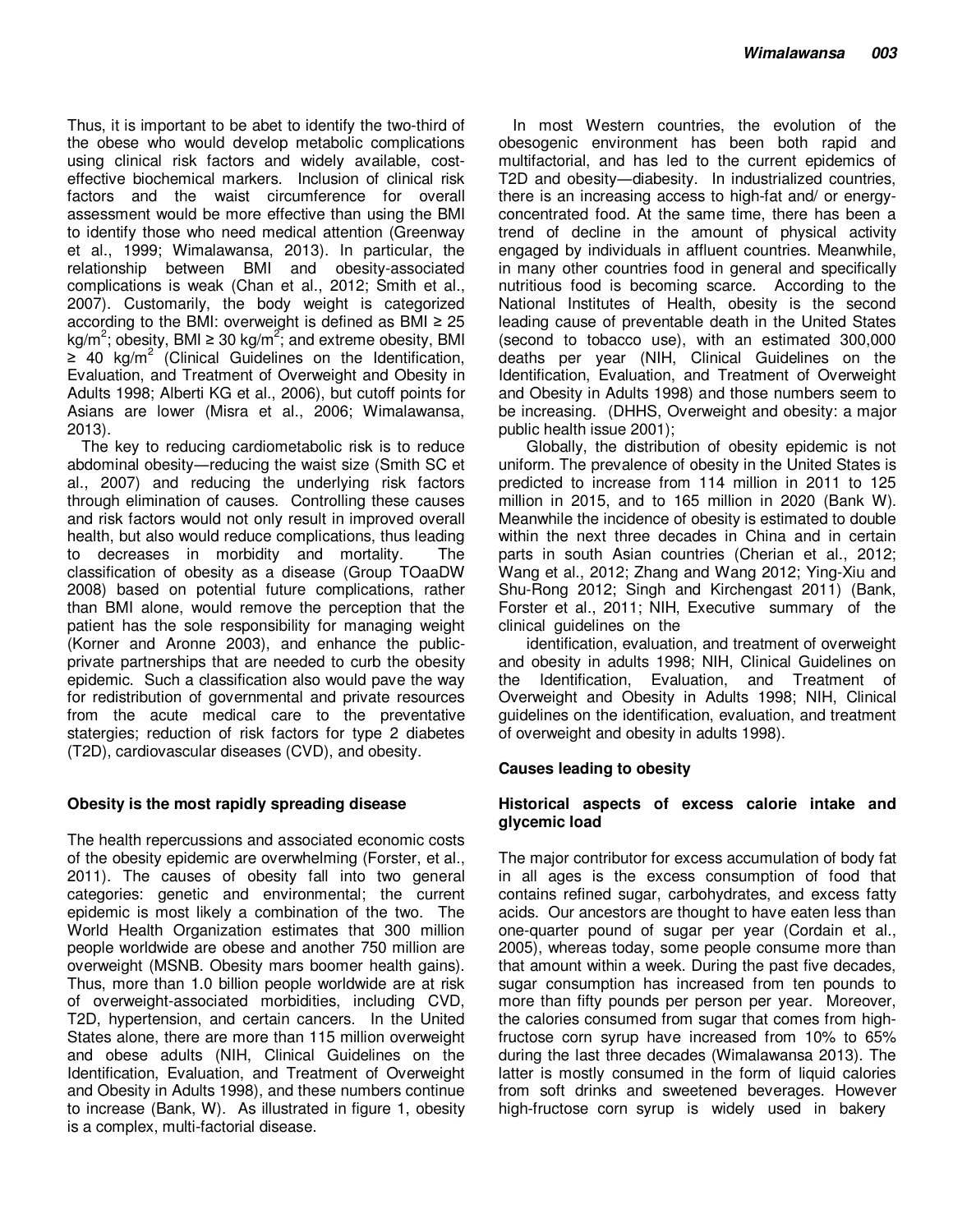

**Figure 1.** Obesity is a complicated and a multi-factorial disease. Genetics, inflammation, individual behavior, and environmental influences are the three most important factors leading to obesity. Therefore, solutions need to address each of these modifiable issues.

products and other processed foods, worldwide. Nevertheless, the impact on obesity from the liquid calories consumed from soft drinks and sweetened beverages is greater than that from solid foods (Ludwig et al., 2001).

Glycemic load and nutrient density in food are controlled in part by the fiber content of food. Thus, fiber is an important ingredient in human food. Higher the fiber content in the diet, lower the glucose and insulin peaks in the blood; both are beneficial outcomes. However, in recent years the fiber consumption has decreased from 100 grams a day to less than 10 grams per day, per person (Eaton and Konner 1985). Inadequate dietary fiber leads to a surge of sugar and insulin levels in the circulation, which promotes insulin resistance, T2D, obesity, increase vascular atheroma formation and thus acceleration of heart disease, and perhaps colon cancer (Chandalia et al., 2000). Healthy meal adaptation, such as consumption of modest 50 grams of fiber per day, has been shown to lower hemoglobin A1c as effectively as does the use of anti-diabetic medications (Chandalia et al., 2000).

#### **Neutrigenomics and caloric/nutrient imbalances**

Nutrigenomics, phytonutrients, macro- and micro-

nutrients, as well as lipemic and glycemic loads can modify human gene expressions and thus, modify the downstream energy metabolism and storage (Cordain et al., 2005; Eaton and Konner, 1985). Changes in physical activity and dietary patterns often are the result of environmental and societal changes including the "westernization" of societies, ineffective legislation, and inadequate supportive governmental policies. Particularly in the areas of preventative health, education, agriculture, transportation, urban planning, the environment, and food regulations. The latter includes, processing, storage, distribution, advertising, and marketing of food (Trivedi et al., 2012).

Nutrient-poor, calorie-dense diets promote a society of overfed, yet malnourished, people. Thus, in many patients obesity is associated with malnutrition. These can be deficiencies of macronutrients or micronutrients, but predominantly, deficiencies of micronutrients and vitamins, including clinical or subclinical deficiencies of minerals and vitamins B, C, and D. Individuals who are overweight, obese, and/or have T2D are usually seems there is an extra-space here deficient in a number of key nutrients important to the prevention of such conditions, including vitamin D (Reis et al., 2009; Wimalawansa 2012), omega 3 fatty acids, chromium, biotin, magnesium, zinc, and a variety of antioxidants, such as lutein and alpha-lipoic acid (Poh and Goh, 2009). Many of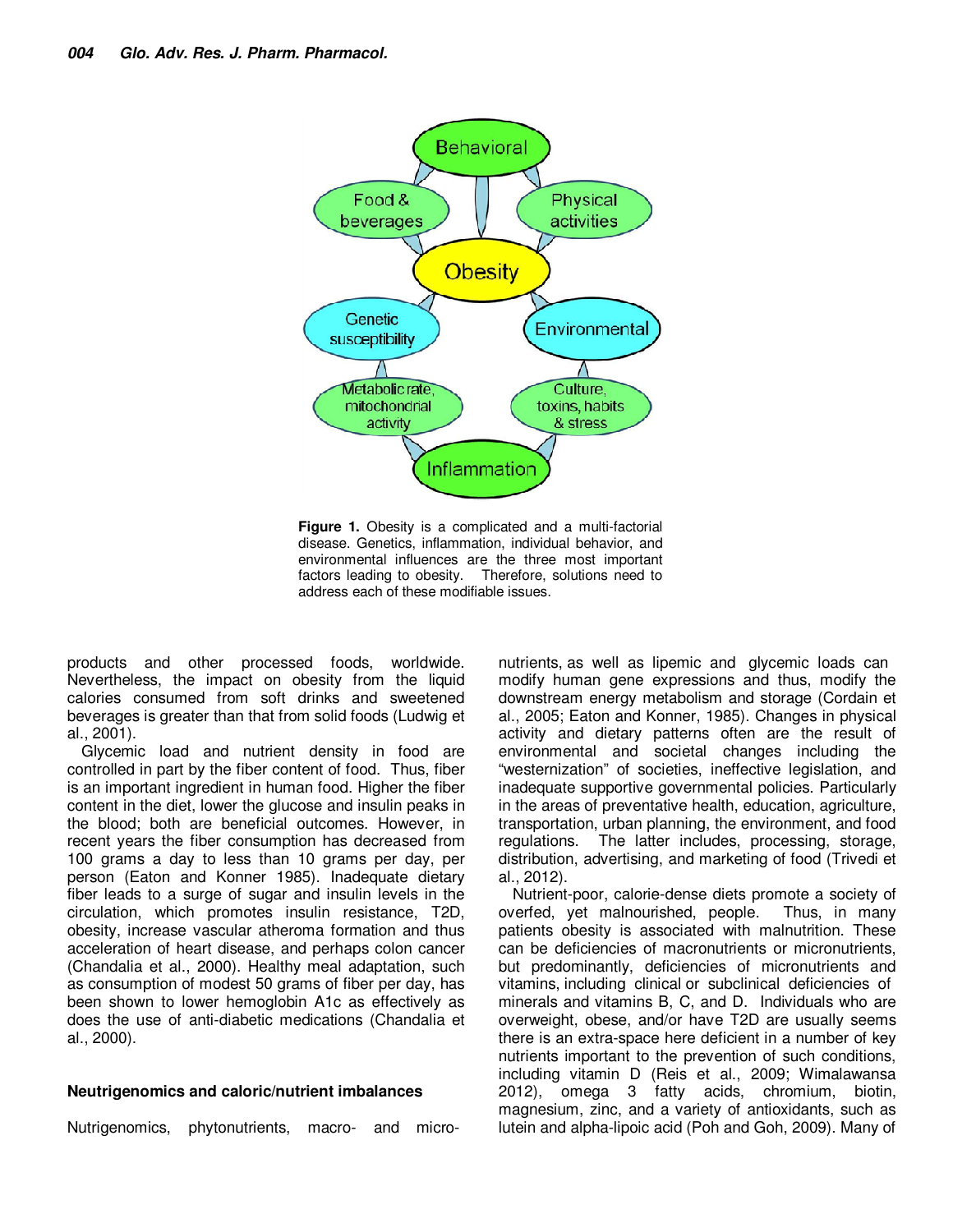the micronutrients work as co-factors in metabolism and have effect on gene expression, regulate hormones and enzymes that control glucose and lipid metabolism, endothelial cell functions, hormone and insulin secretion (Kelly, 2000).

Because during food processing of and the use of newer methods of large-scale food-growing and harvesting methodologies alter nutritious value of food, it can have a negative (or at some times, positive) effect on the balance and quality of the diet. Therefore, nutrient and food supplementation is becoming even more<br>important, especially among vulnerable people important, especially among vulnerable methodologies, such as children under the age of five, pregnant and lactating mothers, and the elderly (Review, 2008). Shifting from a nutrient-poor diet to a nutrientdense diet that is abundant in fiber-rich, plant foods such as fresh whole fruits, vegetables, nuts, seeds, beans, and whole grains improves health and bodily functions, and decreases morbidities (Hyman, 2006). Artificial sweeteners do not provide calories, yet promote obesity by increasing appetite and thus, the quantity of food consumed, as well as reducing thermogenesis and body temperature (Wimalawansa, 2013).

#### **Chronic inflammation is a causative factor for obesity**

A number of causes such as chronic stress, certain medications, sedentary lifestyles, chronic infections, inhaled or ingested toxins, food intolerance, allergies, and chronically imbalanced unhealthy diets lead to generalized chronic inflammation. Dietary sugars and refined carbohydrates, hyperinsulinemia, hyperlipidemia, and dysmetabolism also exacerbate inflammation (Tzanavari et al., 2010). Unhealthy diets containing deficient fiber and high proinflammatory dietary components including refined sugar, free fatty acids, *trans* fat, and a high ratio of omega-6 to omega-3 fatty acids (Gomez et al., 2011; Simopoulos 2008) facilitate and maintain a low-grade chronic systemic inflammation (Esposito et al., 2003). Therefore, in appropriate patients, correcting ongoing chronic inflammation is an important and reasonable approach to weight loss and reducing complications associated with obesity (Goran and Alderete 2012).

Inflammation from any source (allergen, viral, bacterial or parasitic infections; toxin, poor diet, stress) contributes not only to obesity but also to several other chronic diseases, including diabetes, CVD, cancer, autoimmune diseases, osteoporosis, and Alzheimer's disease (Schmidt and Duncan, 2003). Elevated C-reactive protein is broader marker of inflammation, and is a reasonable indicator of underlying pathological issue that may lead to the development of several chronic diseases, including CVD, T2D and obesity (Pradhan et al., 2001; Selvin et al., 2007). The excess visceral adipocytes perpetuates a vicious cycle of inflammation via production of

inflammatory adipokines (Yudkin et al., 2004; Fain et al., 2004), further aggravating adiposity.

Chronic infections also lead to chronic inflammation, which can contribute to weight gain or weight loss via tumor necrosis factor alpha (TNF-α) (Tzanavari et al., 2010; Fain et al., 2004). Infections with adenovirus have been linked to insulin resistance and obesity (Atkinson 2007). Similarly, the increased load of organic pollutants such as polychlorinated biphenyl (Trasande et al., 2012), pesticides and herbicides, and heavy metals such as cadmium, arsenic, mercury, and lead (known water pollutants), increase the production of inflammatory cytokines and enhance insulin resistance, obesity, and development of T2D (Jones et al., 2008), and chronic renal failure.

Gluten intolerance or celiac disease is another relatively common condition that triggers chronic systemic inflammation. It is associated with increased incidences of autoimmune diseases, cancer, and CVD mortality (Rubio-Tapia et al., 2009). In fact, the presence of gluten sensitivity, even in the absence of positive intestinal biopsy, increases inflammation and lead to premature death, mostly through CVD and cancer (Ludvigsson et al., 2009). However, the combination of chronic inflammation (Goran and Alderete, 2012) and impaired gastrointestinal tract permeability, overuse of antibiotics and nonsteroidal anti-inflammatory agents, proton pump inhibitors, or  $H_2$  blockers, together with lowfiber and high-sugar diets and dysfunctional gliadin proteins (Silano et al., 2008) are some of the potential triggering factors for the excess morbidity and mortality in patients with celiac disease.

#### **Immunomodulation and weight gain**

Adipose tissues are involved in energy metabolism and storage, and thus the regulation of food intake; these are interconnected. Meanwhile a healthy balance of these are necessary for healthy survival. Once the adipocytes become overloaded with fat and oxidative products, these cells begin constantly release, excessive amounts of inflammatory cytokines (Esposito et al., 2003), which contribute to the development of insulin resistance, T2D, CVD, and cancer. These prolonged imbalances can lead to chronic ill health-obesity or even cachexia.

Fat cells and tissue macrophage cells secrete immunomodulatory cytokines including interleukin-6 (IL-6), which is a potent stimulus for the synthesis of Creactive protein (Selvin et al., 2007). IL-6 generated from the visceral adipocytes drains directly to the liver via the portal vein and further enhances hepatic inflammation.

IL-6 also interferes with the insulin-receptor signaling transduction and thus, leads to further insulin resistance. Adipocytes also secrete the protective cytokine adiponectin, which inversely correlates with the degree of obesity (Belalcazar et al., 2012) and the percentage of fat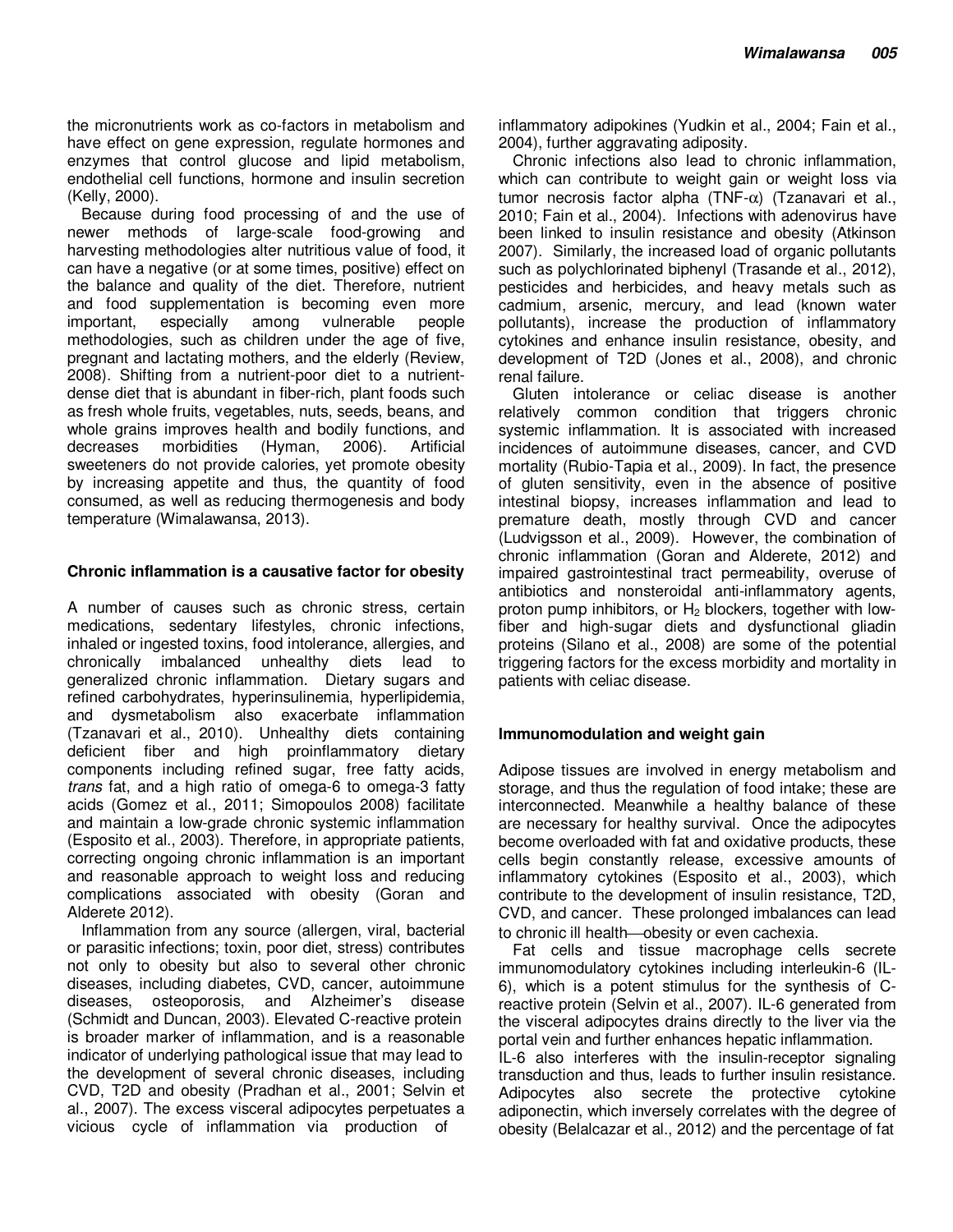in fat cells (Cnop et al., 2003). Adiponectin is also a hepatic insulin sensitizer and an anti-inflammatory cytokine that provides cytoprotection.

## **Alterations of gut microflora, toxins, and the development of obesity**

Recent research indicates that insulin resistance and metabolic dysfunction are also linked to derangement in the intestinal microenvironment, including microbial flora (Tsai and Coyle 2009). Human microbiome consists of a microbial community that includes bacteria, eukaryotes, and viruses (Zoetendal et al., 2004). It consists of about 100 trillion microbial cells, which in fact outnumber human cells 10 to 1 (Savage DC 1977). Shifting from a traditional, healthy balanced diet to a diet of convenience consisting of processed and high-sugar, high-(saturated) fat, low-fiber containing foods and overindulgence in antibiotics not only has a marked negative influence on glycemic index, food absorption, and (mal)nutrition, but also alters gut microflora, unfavorably. This alteration in intestinal microflora not only generates a plethora of harmful chemicals, but also changes the beneficial symbiosis to dysbiosis—a harmful interaction between microflora and the human host.

In healthy individuals, the microbiota provides a wide range of symbiotic metabolic functions that humans' lack (Gill et al., 2006), therefore, it is not surprising that a major alterations in gut microflora significantly affecting human physiology. These altered floras create potential metabolic endotoxemia through an increased production and absorption of bacterial chemicals―endotoxins and lipopolysaccharides (LPS), which bind to immune cells, including lymphocytes. Consequently, these release proinflammatory cytokines, including TNF- $\alpha$  with its deleterious systemic effects (Romanatto et al., 2007), such as blocking the peroxisome proliferator activated receptor (PPAR) family of nuclear receptors that control inflammation, insulin sensitivity, and impairment of mitochondrial-energy metabolism (Jacobi et al., 2012). As a result, a cycle of inflammation, insulin resistance, and accumulation of fat ensues, and weight gain escalates (Cani et al., 2007). Improving the quality of the diet, normalizing gut flora with healthful natural food including yogurt and probiotics, and avoiding the use of broadspectrum antibiotics facilitates the reduction of ongoing systemic inflammation.

Toxins promote obesity through multiple mechanisms (Hyman 2007). Many environmental toxins are PPAR antagonists, and thus impair insulin sensitivity and mitochondrial activity, and augment inflammation (Yudkin et al., 2004; Remillard et al., 2002). Prevention and elimination of environmental pollution, particularly from fossil fuels, petrochemicals, and water contamination with agrochemicals and heavy metals (some of these are fatsoluble and thus difficult for the human body to eliminate), are likely to improve human health.

## **Chronic stress and obesity**

Stress promotes central obesity, insulin resistance, and diabetes through chronic elevations of cortisol (Meyer and Badenhoop 2003), insulin, and inflammatory cytokines (Hunte and Williams 2009). Therefore, stress management choices, including relaxation therapies, meditation (Wimalawansa 2012). breathing exercises, yoga (Kristal et al., 2005), group support, biofeedback, exercise, dancing, and laughing are likely to reduce stress-associated chemical imbalances and normalize the neuroendocrine and hormonal signaling and biochemical response. Moreover, depression, diabetes, and obesity are linked, and likely to be interactive (Holt et al., 2009). Thus, as a part of the treatment plan, a detailed psychospiritual approach to obesity warrants investigation.

One cannot ignore the negative effects of chronic unmanaged stress, depression, and anxiety for sustaining chronic inflammation (Munhoz et al., 2008). A certain amount of physical activity is physiological and necessary for human's well-being. Lack of exercise is unphysiological (consider exposure to microgravity, or a bedridden patients) and leads to inherent low-grade inflammation (Smith et al., 1999), as does excessive physical activity. Thus, as with the food, one need to strike the right balance with physical activities (taking the Middle-Path). Some evidence suggests that malnutrition (consists of both under-nutrition and over-nutrition) and antioxidant deficiencies also promote inflammation (Wintergerst et al., 2007). In this regard, studies have shown that consumption of a multivitamin and mineral supplements could effectively lower inflammatory markers, as good as with HMG-CoA reductase (statin) medications (Church et al., 2003). However, this may not be applicable to people who consume imbalanced diets.

## **The role of mitochondria in obesity**

In addition to toxins and chemicals, the long-term ingestion of calorie-rich, sugar-dense, poor quality foods may lead to impaired mitochondrial function and pathologically enhanced oxidative stresses (Petersen et al., 2004). Hypoxia secondary to sleep apnea chronic lung diseases or, infections, accentuate inflammatory damage to mitochondria, and impair mitochondrial functions through escalating the oxidative stress. These further exacerbate insulin resistance.

Some antioxidant compounds, including resveratrol which is present in red grapes (Yao et al., 2010), are known to improve mitochondrial dysfunction (Hampton T 2004). Resveratrol affects mitochondrial health through its effects on the *sirtuins* gene, which facilitates restoring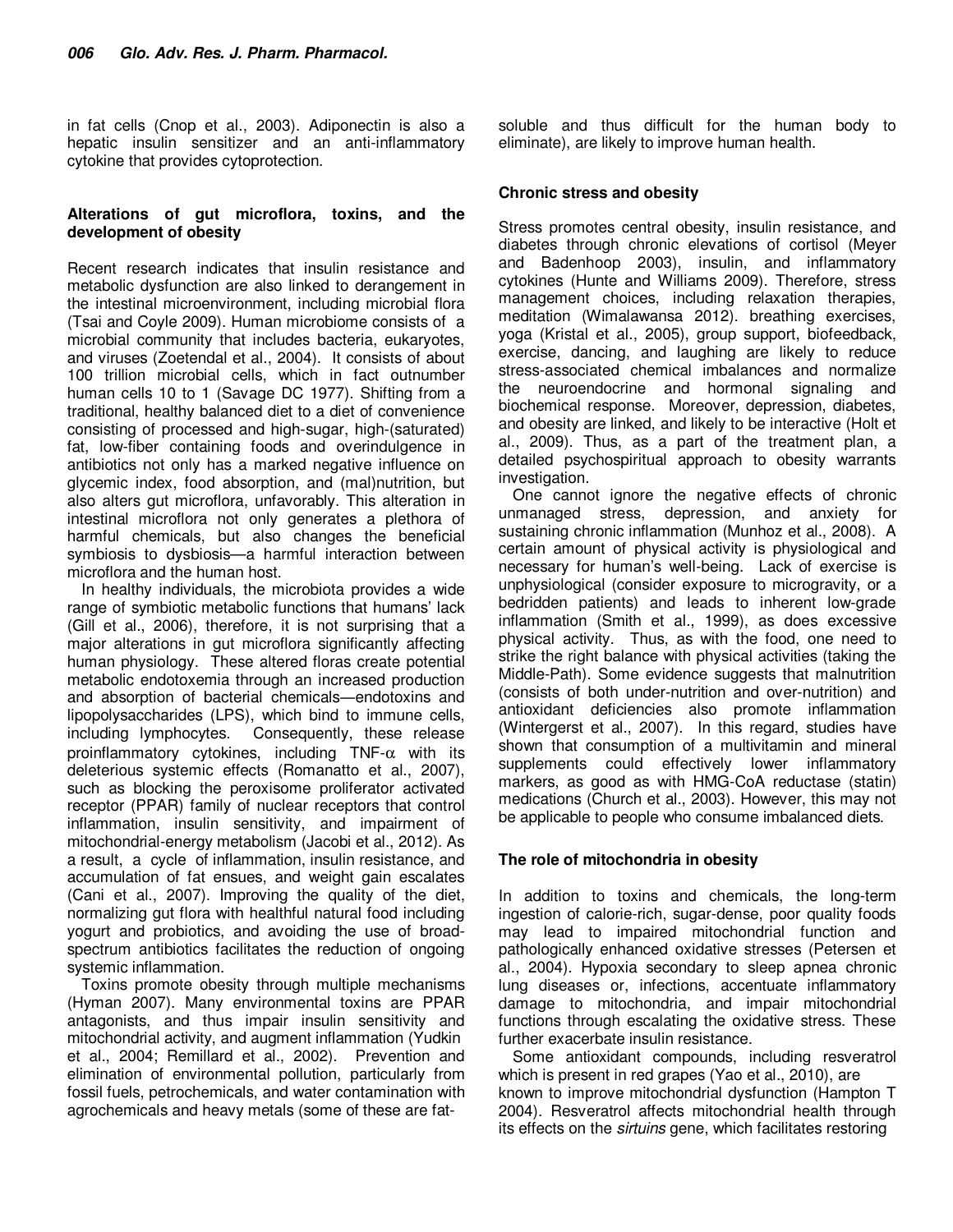mitochondrial function and thereby improving mitochondrial enzymatic efficiency and insulin sensitivity (Sadruddin, 2009). In addition, weight loss and calorie restriction restore physiological mitochondrial functions (Fontana, 2009).

Healthful living, including a healthy lifestyle and physical activities (Kristal AR et al., 2005; Balagopal P et al., 2005), eating a nutrient-dense balanced diet, and the appropriate use of dietary supplements enhances the mitochondrial function, reduces oxidative stress, and decreases diabesity (Ames BN, 2003). Genetic or acquired, defects in mitochondrial function can lead to impaired energy metabolism and oxidative stress (Ceriello and Motz, 2004), insulin resistance, diabetes, and obesity (Hampton, 2004), leading to the development of CVD.

#### **Genetic basis of obesity**

In certain patients, there is genetic basis for obesity. Examples include defects in the gene coding for leptin, which is involved in appetite regulation, and abnormalities in the enzyme prohormone convertase, which converts hormone proopiomelanocortin (POMC) into neuropeptides that regulates appetite, which can dysregulate energy metabolism.

The conversion of POMC is necessary for the proper response of leptin. These novel findings are intriguing and offer a glimpse into the future directions for obesityrelated genetic research that could lead to the development of a new class of drug. Nevertheless, these defects are rather uncommon and are not found in the vast majority of persons at risk for or with obesity (http://www.weight.com/causes/causes.html).

Studies of persons adopted at birth have shown no relationship between adult weights or adiposity with their adoptive parents. Instead, the adoptee's weights related to the weights of their biological mothers and fathers (http://www.grammashouse.net/obesity4.htm), which strengthens the genetic hypothesis of the development of obesity. Data suggest that for biologic mothers who are heavy in their adulthood, there is a 75% chance that their children will be heavy, even if the children do not live with the biological mother. Another study reported that maternal weight accounts for most of the positive correlation between the higher birth weight and the excess weight in the adulthood of the offspring (Law, 2001). These data provide further strength to the notion of a genetic component in the development of obesity, an area that may not be possible to intervene.

#### **Neurohormones and obesity**

Adipose tissues are involved in energy metabolism and storage, and the regulation of energy balance and food;

these are interconnected and essential for survival (Kershaw and Flier 2004; Ahima and Flier 2000). However, once adipocytes become overloaded with fat and fat-oxidation products, these will continue to release excessive amounts of harmful and inflammatory cytokines (Esposito K et al., 2003; Friedrich MJ 2012; Dandona P et al., 2003). These contribute extensively to the development of insulin resistance, T2D, CVD, and cancer. Consequently, these imbalances can lead to extremes of ill health – obesity or cachexia, and premature death.

Obesity could result from neurohormonal or immune dysregulation (Golden, 2007). Impairment in insulin sensitivity, hypothyroidism, adrenal dysfunction, imbalances in sex-hormones (thus, infertility and a higher incidence of miscarriages) or the neuroendocrine system, and appetite dysregulation are common features in diabesity (Maratou E et al., 2009). Undiagnosed or undertreated hypothyroidism could worsen insulin resistance (Maratou et al., 2009), whereas insulin resistance causes thyroid dysfunctions (Ayturk et al., 2009).

Chronically elevated serum glucocorticoids promote insulin resistance, central adiposity, dyslipidemia, depression, and even dementia (Golden, 2007). Such levels also promote visceral adiposity, muscle wasting, bone loss, interferes with thyroid and growth hormone functions, and disrupts sleep and sexual functions (Kolotkin et al., 2006). Abnormality in sleep also promote obesity; sleep deprivation, impaired sleep pattern, or sleep apnea increases appetite, promotes erratic eating behavior (including cravings for sugar, pastry, and refined carbohydrates), and nocturnal binging. For example, in healthy young men deprived of 2 hours of sleep a day increased their serum ghrelin levels and decreased PYY, which increased appetite (Van Cauter et al., 2007). Figure 2 illustrates the interlinked nature of key metabolic diseases, the environment, and the individual's behavior affecting CVDs.

A number of neurohormones are involved in the regulation of appetite and body weight, including insulin, glucagon, leptin, ghrelin, and serotonin. Leptin is predominantly secreted by adipocytes, and circulatory levels indirectly reflect the lipid contents of fat cells. Leptin acts on the hypothalamus to reduce hunger and stimulate energy expenditure. It also regulates a number of other physiological processes (Romanatto et al., 2007), including inhibiting food intake and enhancing metabolic rate.

Obese individuals have higher leptin levels, but obesity causes relative leptin resistance in the hypothalamus. Thus, in obese individuals the leptin signal does not reduce the appetite. The endocannabinoid (CB) system also plays an important role on satiety. Excessive stimulation of its hypothalamic receptors (CB1 and CB2) is associated with weight gain (Aronne et al., 2008). In the nucleus accumbens, stimulation of endocannabinoid CB1-R releases dopamine, thus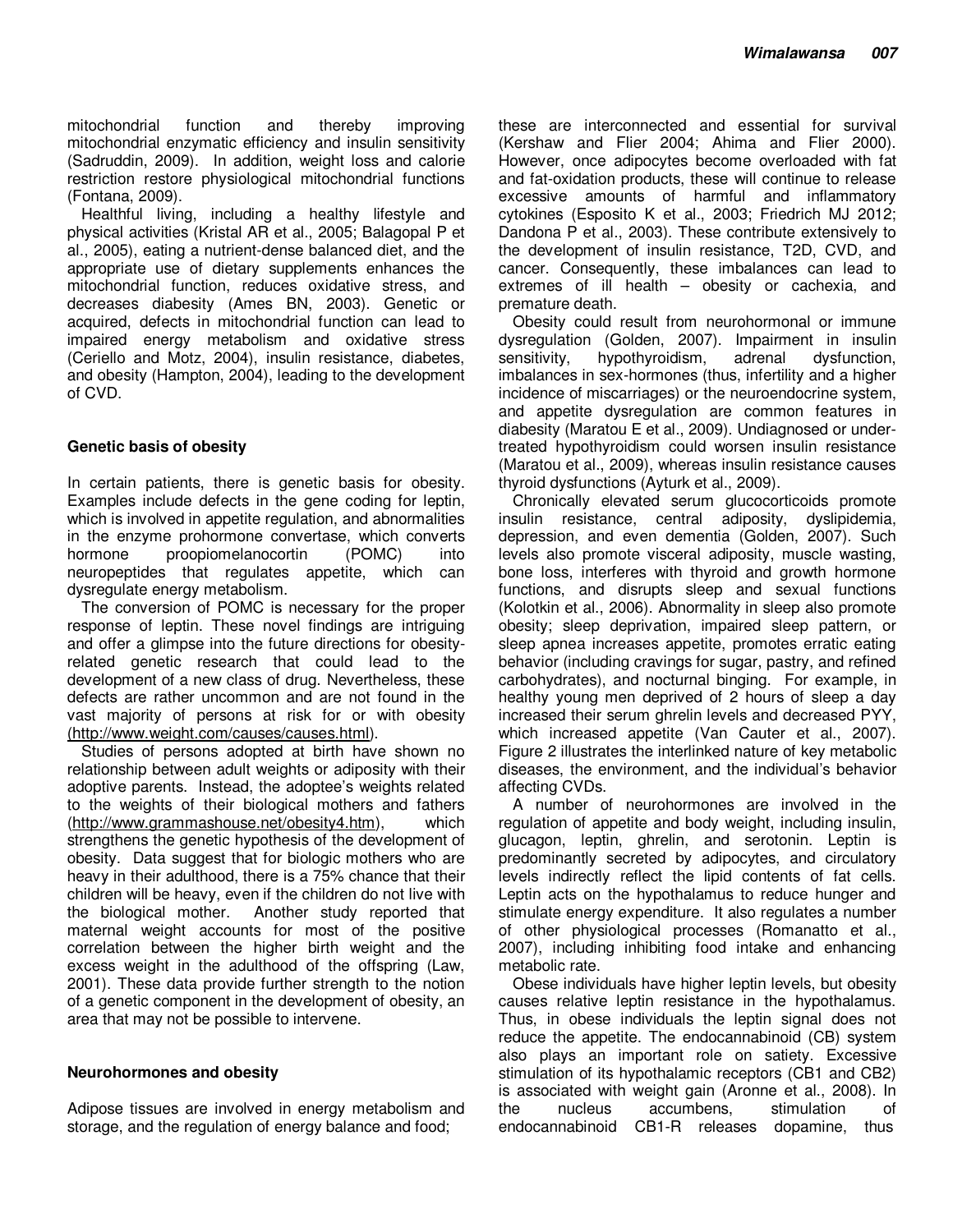

**Figure 2.** A simplified/ version of the interlinked nature of key metabolic–endocrine disorders that initiate or / and worsen cardiovascular diseases (CVDs). Each disorder potentially exacerbates the others. Therefore, it is necessary to decrease the severity of each of these conditions to decrease the morbidity and mortality secondary to CVDs.

increasing appetite (Bellocchio et al., 2007). In obese people, the endocannabinoid system is chronically upregulated, leading to excessive (or at times, compulsive) eating.

The hypothalamus regulates appetite and energy metabolism and thus, the body weight. Hypothalamic nuclei, including POMC neurons, also regulate the metabolic rate, energy expenditure, and the appetite. These neurohormone receptors, including leptin and serotonin, are key targets for appetite-regulating hormones and thus have been targets for the development of new drugs to combat obesity.

Ghrelin is secreted by the stomach and stimulates hypothalamic neurons, increasing appetite and food intake (Keen-Rhinehart and Bartness 2005). Circulatory ghrelin increases with fasting, peaks just before meals, and rapidly decreases after a meal (Garcia-Unzueta et al., 2005). One of the key reasons for difficulty with weight loss by following a diet plan is that dieting decreases the leptin and increases ghrelin levels, leading to reduced metabolism and increased appetite; perhaps, an evolutionary survival mechanism.

Glucagon-like peptide produced by the L-cells in the intestine, on the other hand, has an important positive effect on the pancreatic beta cells. It enhances glucoseinduced insulin secretion, suppresses the release of glucagon from the alpha cells, and reduces food intake. Insulin enhances glucose uptake in muscle and fat cells and suppresses glucose release from the liver. Its effects on the cerebral neurons facilitating the regulation of whole-body glucose homeostasis and thermoregulation. Insulin also has a paracrine effect on alpha cells in the pancreas, suppressing the release of glucagon; thus, a reduction in insulin production enhancing glucagon release, worsening hyperglycemia and glucotoxicity.

## **Lifestyle modification**

Lifestyle modification is the foundation of obesity treatment. The effective lifestyle modifications lead to significant reduction of cardiometabolic risks, including T2D (Gavin, et al., 2009). Recent studies have addressed the cause-driven risk reduction in patients with T2D, focused on a weight-reduction target of 7% of starting weight through a healthy low-calorie, low-fat diet and regular physical activity of moderate intensity, totaling approximately 150 minutes per week (Forster et al., 2011; Elmahgoub et al., 2009). Prevention of obesity and T2D in individuals who have become overweight is important in minimizing their future health hazards; this can be achieved through healthful lifestyle changes. Irrespective of the BMI, weight, age or ethnicity, adequate regular physical activity decrease insulin resistance.

Weight loss and exercise can also prevent T2D. Therefore, patients who are obese or having prediabetes or T2D would be markedly benefitted by engaging in regular physical activities. In this regards, the Look Ahead (Action for Health in Diabetes) study investigated a population of obese individuals with type 2 diabetes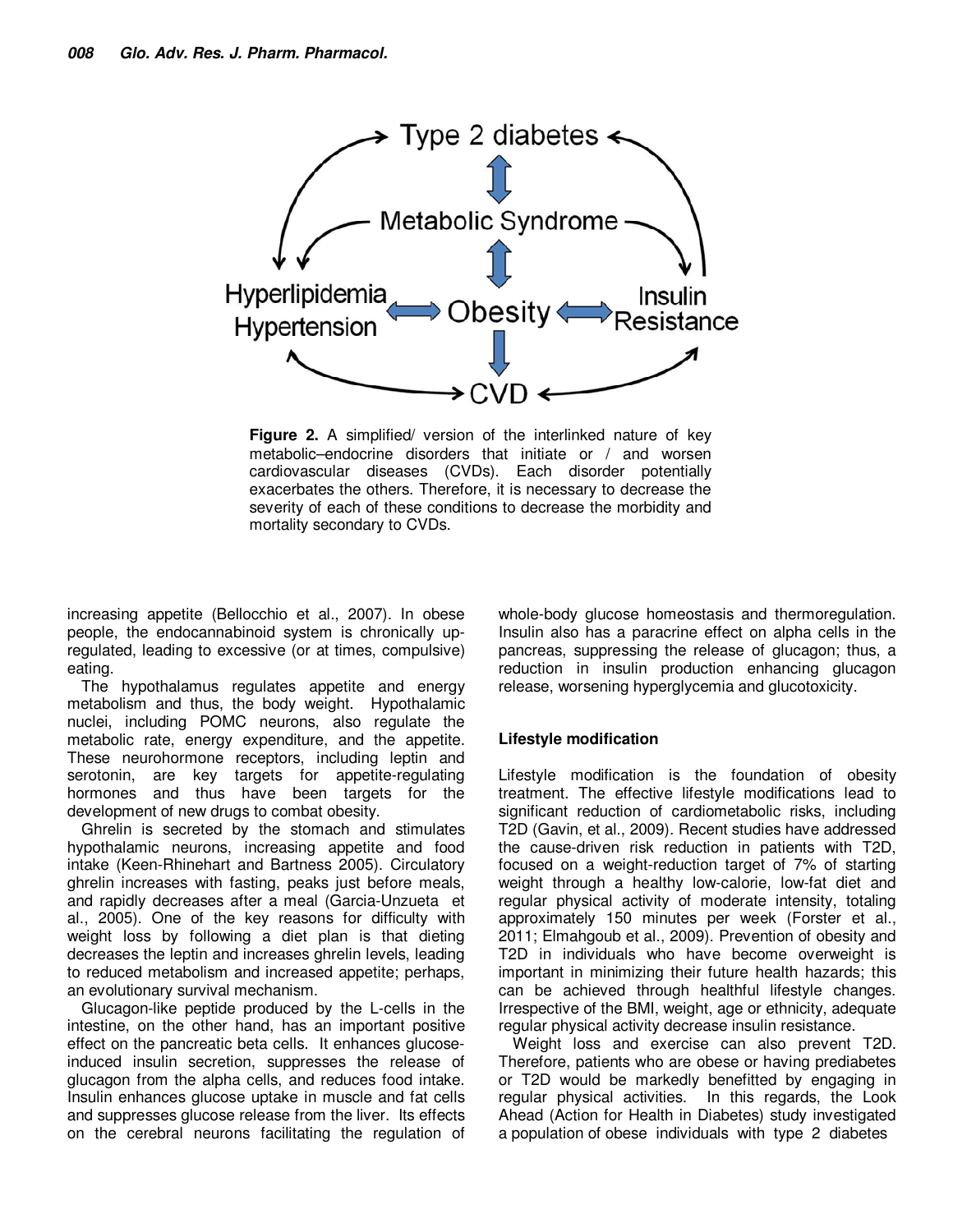and the utility of intensive lifestyle interventions with the addition of portion-controlled food items, compared with a control group that received group diabetes support and education sessions (Look et al., 2006; Wadden et al., 2011).

In the Look Ahead trial, 5145 adults with type 2 diabetes with  $BMI > 25$  were randomly assigned to the intensive lifestyle arm or the diabetes support and education arm (Look et al., 2006). Subjects allocated to the intensive lifestyle arm experienced a 5.0% reduction and maintenance of their body weight over the study period (Neiberg et al., 2012). This modest weight loss improves some surrogate marker-end points, such as sleep apnea urinary incontinence, renal functions, and so forth. However, it did not demonstrate any benefit in macro-vascular outcomes (Wadden et al., 2011; Wadden et al., 2011).

Sensible diet with increased physical activity decrease insulin resistance and T2D in part via reducing the visceral adiposity, and thus, reducing the waist circumference (Janiszewski and Ross 2007). This decrease of health risks occur independent of body weight changes (Janiszewski and Ross, 2007). With the downward trend in body weight and the abdominal girth, the health-related quality of life, mobility, co-morbidities will also improve (Kolotkin et al., 2001; Kolotkin et al., 2001). In addition, long-term studies suggest that weight loss may not be the only factor involved in improving the quality of life and reducing health risks. In a 24-month period of behavioral-weight loss intervention, healthrelated quality of life improved irrespective of the weight loss that was achieved and maintained (Blissmer et al., 2006). Therefore at every patient encounter, clinicians should encourage healthful lifestyle changes for their patients, in terms of improving diet and physical activities, and regularizing their sleep pattern.

## **CONCLUSIONS**

The majority of public health recommendations are directed toward maintaining a healthy weight and maintaining health in non-overweight healthy people. Etiologies for obesity include consumption of poor-quality and unhealthful processed food, leading to nutritional deficiencies; chronic inflammation and infections; hormonal dysfunctions; ingestion of food allergens, contaminants, environmental toxins, and endotoxins; chronic stress and oxidative stress; and defects in energy metabolism and mitochondrial function. Most obese patients have one or more of these factors, leading to insulin resistance and obesity. Understanding the causative factors in a given individual would greatly facilitate his or her clinical management. Therefore, it is important that physicians systematically focus on the underlying causative factorsin each obese patient, within a complex network of metabolic dysfunction; corrective

actions of these causative factors will result in favorable gene expressions and successful clinical outcomes.

Obesity is not only associated with other diseases, but also could be the cause of other disorders (Malterud and Ulriksen, 2011). Examples of the latter include sleep apnea, hypertension, and dyslipidemia, which further increase cardiovascular risks. Thus, one of the key focuses of management of obesity should be to minimize the associated complications.

However, not every obese person experiences CVD and other complications. People with less visceral fat but higher amounts of peripheral subcutaneous fat, even those with high BMI, can be healthy (Brothers et al., 2012) and may not develop obesity-associated complications. Thus, a clear definition and distinction of metabolically healthy obesity is necessary to facilitate targeting those who are vulnerable to develop obesityassociated complications.

This would allow cost-effective weight loss interventions focusing on the high risk patients. Evidencebased research on lifestyle interventions has demonstrated the effectiveness of such interventions in reducing insulin resistance, CVD, heart failure, stroke, cancer, diabetes, and premature deaths from all causes (Cordain et al., 2005; Eaton and Konner 1985; Kelly, 2000).

There is no doubt that policies and practices affect behavioral and lifestyle changes and thus, patients health and weight. Such policies and practices relate to<br>education, technology, advertising, production, education, technology, advertising, agriculture, transportation, the environment, the food industry, and appropriate allocation of health care resources—curative (acute) medicine versus preventive medicine.

Implementing public health measures must include increased access to affordable good quality, nutritious food, and prevention of environmental pollution Regardless of the patient's age, the number of hours of television watched or time spent using computers, iPods, etc., is linearly related to obesity (Hu et al., 2003). Meanwhile, there are a large number of environmental pollutants and toxins that promote obesity, but this is a neglected area of research (Hyman, 2007). Consumers generally tend to consume convenience foods (mostly processed food) outside their homes rather than eating naturally grown healthful foods. In addition, tightly built offices and centers along with today's effort-sparing technology, such as elevators and electronic communication devices, and abundant sedentary entertainment options further decreases the necessity of physical activity, thus contributing to the obesity epidemic.

Obesity is a complex metabolic disorder with a background genetic component. Once the conditions are favorable for accumulation of energy, obesity sets in; equally affecting people live in both industrialized and agricultural countries. Due to the (un)availability and the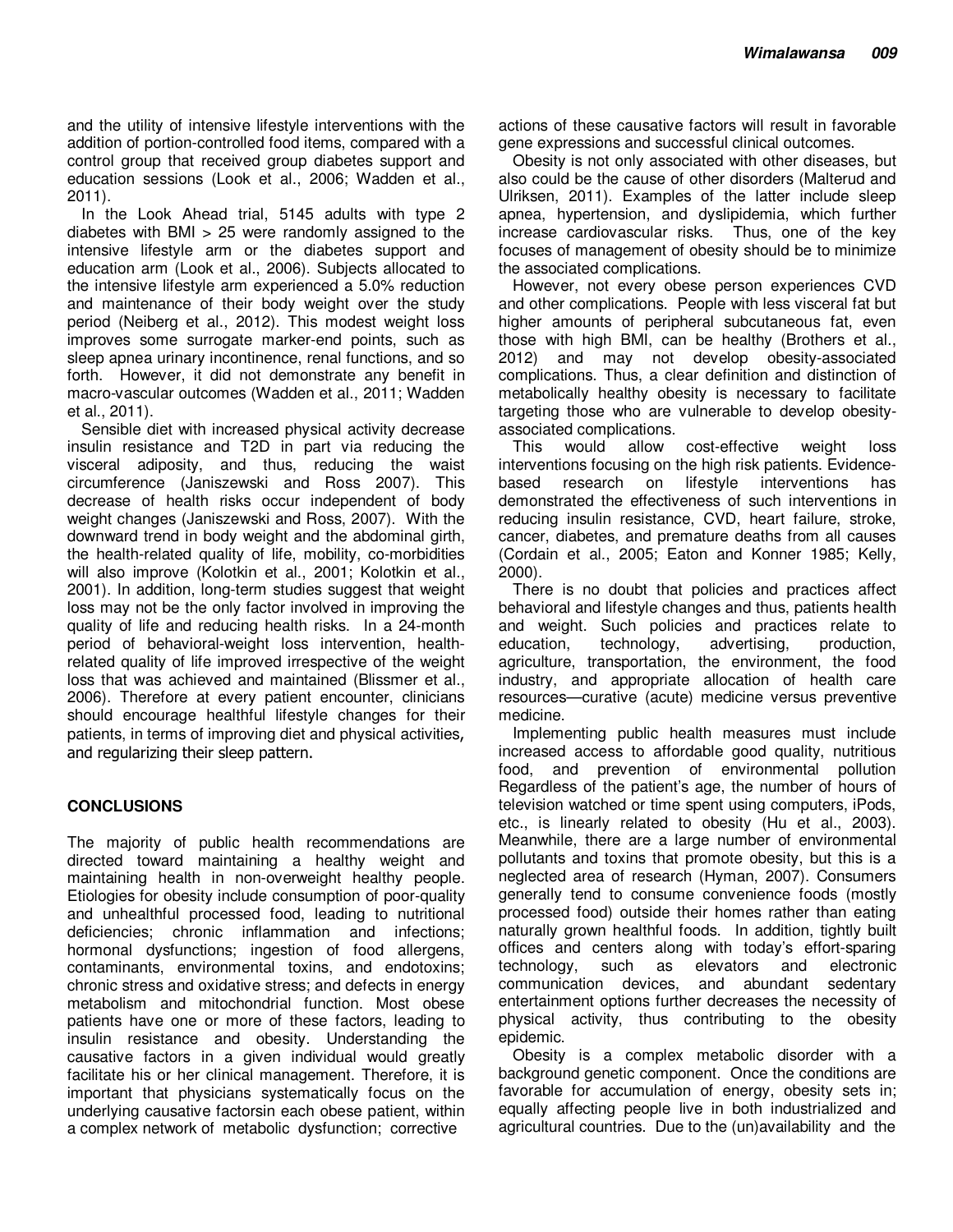affordability of nutritious food, and the eating habits, in most countries, the ethnic minorities are affected the most. However, preventative and management strategies are applicable and relevant to the entire population. A coherent cause-and risk-factor-driven strategy<br>necessary for the successful and cost-effec necessary for the successful and cost-effective management of obese patients. Recently proposed complication-centeric approach by the American Association of Clinical Endocrinologists is another costeffective way of managing patients who are prone to develop metabolic complications associated with obesity (Garvey, W. T. (2013) New tools for weight-loss therapy enable a more robust medical model for obesity treatment: rationale for a complications-centric approach, 19 (5): 864-74). It is unwise to wait for anyone to develop metabolic complications of obesity prior to start him or her on a medical regimen. Overall, the cause-driven approach to prevent and treat obesity is much more costeffective than treating any of the obesity-associated complications at a later stage.

#### **Acknowledgements**

The author acknowledges the constructive comments of Dr. Jeffery Mechanic, Dr. Gregory Peterson and Ms. Marlene Tedechi.

#### **REFERENCES**

- Ahima RS, Flier JS (2000). *Adipose tissue as an endocrine organ.* Trends Endocrinol Metab, 11(8): 327-32.
- Alberti KG, Zimmet P, Shaw J (2006). *Metabolic syndrome--a new world-wide definition. A Consensus Statement from the International Diabetes Federation.* Diabet Med, 23(5): 469-80.
- Ames BN (2003). *The metabolic tune-up: metabolic harmony and disease prevention.* J Nutr, 133(5 Suppl 1): 1544S-8S.
- Aronne LJ, Pagotto U, Foster GD, Davis SN (2008). *The endocannabinoid system as a target for obesity treatment.* Clin Cornerstone, 9(1): 52-64; discussion 65-6.
- Atkinson RL (2007). *Viruses as an etiology of obesity.* Mayo Clin Proc, 82(10):1192-8.
- Ayturk S, Gursoy A, Kut A, Anil C, Nar A, Tutuncu NB (2009). *Metabolic syndrome and its components are associated with increased thyroid volume and nodule prevalence in a mild-to-moderate iodine-deficient area.* Eur J Endocrinol, 161(4): p. 599-605.
- Balagopal P, Gursoy A, Kut A, Anil C, George D, Patton N, Yarandi H, Roberts WL, Bayne E, Gidding S, Nar A, Tutuncu NB (2005). *Lifestyle-only intervention attenuates the inflammatory state associated with obesity: a randomized controlled study in adolescents.* J Pediatr, 146(3): 342-8.

Bank W. *http://www.cdc.gov/nchs/data/databriefs/db82.pdf;* .

- Belalcazar LM, Lang W, Haffner SM, Hoogeveen RC, Pi-Sunyer FX, Schwenke DC, Balasubramanyam A, Tracy RP, Kriska AP, Ballantyne CM (2012). the Look, Ahead Research Group *Adiponectin and the mediation of HDL-cholesterol change with improved lifestyle: the Look AHEAD Study.* J Lipid Res, 53(12): 2726- 2733.
- Bellocchio L, Vicennati V, Cervino C, Pasquali R, Pagotto U (2007). *The endocannabinoid system in the regulation of cardiometabolic risk factors.* Am J Cardiol, 100(12A): 7P-17P.
- Blissmer B, Riebe D, Dye G, Ruggiero L, Greene G, Caldwell M (2006). *Health-related quality of life following a clinical weight loss intervention among overweight and obese adults: intervention and*

*24 month follow-up effects.* Health Qual Life Outcomes, 4: 43.

- Brothers J, McBride M, Paridon A, Zhang X, Paridon S (2012). *Fatness is not a factor of fitness: analysis of cardiorespiratory data from healthy children over an 8-year period.* Cardiol Young, p. 1-7.
- Cani PD, Amar J, Iglesias MA, Poggi M, Knauf C, Bastelica D, Neyrinck AM, Fava F, Tuohy KM, Chabo C, Waget A, Delmee E, Cousin B, Sulpice T,
- Chamontin B, Ferrieres J, Tanti JF, Gibson GR, Casteilla L, Delzenne NM, Alessi MC, Burcelin R (2007). *Metabolic endotoxemia initiates obesity and insulin resistance.* Diabetes, 56(7): 1761-72.
- Ceriello A, Motz E (2004). *Is oxidative stress the pathogenic insulin resistance, diabetes, and cardiovascular disease? The common soil hypothesis revisited.* Arterioscler Thromb Vasc Biol, 24(5): 816-23.
- Chan VO, McDermott S, Buckley O, Allen S, Casey M, O'Laoide R, Torreggiani WC (2012). *The relationship of body mass index and abdominal fat on the radiation dose received during routine computed tomographic imaging of the abdomen and pelvis.* Can Assoc Radiol J, 63(4): 260-6.
- Chandalia M, Garg A, Lutjohann D, von Bergmann K, Grundy SM, Brinkley LJ (2000).*Beneficial effects of high dietary fiber intake in patients with type 2 diabetes mellitus.* N Engl J Med, 342(19): 1392-8.
- Cherian AT, Cherian SS, Subbiah S (2012). *Prevalence of obesity and overweight in urban school children in Kerala, India.* Indian Pediatr, 49(6): 475-7.
- Church TS, Earnest CP, Wood KA,Kampert JB (2003). *Reduction of Creactive protein levels through use of a multivitamin.* Am J Med, 115(9): 702-7.
- *Clinical Guidelines on the Identification, Evaluation, and Treatment of Overweight and Obesity in Adults*(1998).*--The Evidence Report. National Institutes of Health.* Obes Res, 6 Suppl 2: 51S-209S.
- Cnop M, Havel PJ, Utzschneider KM, Carr DB, Sinha MK, Boyko EJ, Retzlaff BM, Knopp RH, Brunzell JD, Kahn SE (2003). *Relationship of adiponectin to body fat distribution, insulin sensitivity and plasma lipoproteins: evidence for independent roles of age and sex.* Diabetologia, 46(4): p. 459-69.
- Cordain L, Eaton SB, Sebastian A, Mann N, Lindeberg S, Watkins BA, O'Keefe JH, Brand-Miller J (2005). *Origins and evolution of the Western diet: health implications for the 21st century.* Am J Clin Nutr, 81(2): p. 341-54.
- Dandona P, Aljada A, Dhindsa S, Garg R (2003). *Insulin as an antiinflammatory and antiatherosclerotic hormone.* Clin Cornerstone, Suppl 4: S13-20.
- Dandona P, Aljada A (2002). *A rational approach to pathogenesis and treatment of type 2 diabetes mellitus, insulin resistance, inflammation, and atherosclerosis.* Am J Cardiol, 90(5A): 27G-33G.
- DHHS, *Overweight and obesity: a major public health issue* (2001) U.S. Department of Health and Human Services.
- Eaton SB, Konner M (1985). *Paleolithic nutrition. A consideration of its nature and current implications.* N Engl J Med, 312(5): p. 283-9.
- Elmahgoub SM, Lambers S, Stegen S, Van Laethem C, Cambier D, Calders P (2009). *The influence of combined exercise training on indices of obesity, physical fitness and lipid profile in overweight and obese adolescents with mental retardation.* Eur J Pediatr, 168(11): 1327-33.
- Esposito K, Pontillo A, Di Palo C, Giugliano G, Masella M, Marfella R, Giugliano D (2003). *Effect of weight loss and lifestyle changes on vascular inflammatory markers in obese women: a randomized trial.* JAMA, 289(14):1799-804.
- Fain JN, Bahouth SW, Madan AK (2004). *TNFalpha release by the nonfat cells of human adipose tissue.* Int J Obes Relat Metab Disord, 28(4): 616-22.
- Fontana L (2009). *The scientific basis of caloric restriction leading to longer life.* Curr Opin Gastroenterol, 25(2): 144-50.
- Forster M, Veerman JL, Barendregt JJ, Vos T (2011).*Cost-effectiveness of diet and exercise interventions to reduce overweight and obesity.* Int J Obes (Lond), 35(8): p. 1071-8.
- Friedrich MJ (2012). *Studies probe mechanisms that have a role in obesity-associated morbidities.* JAMA, 308(11): 1077-9.
- Garcia-Unzueta MT, Fernandez-Santiago R, Dominguez-Diez A, Vazquez-Salvi L, Fernandez-Escalante JC, Amado JA (2005). Fasting plasma ghrelin levels increase progressively after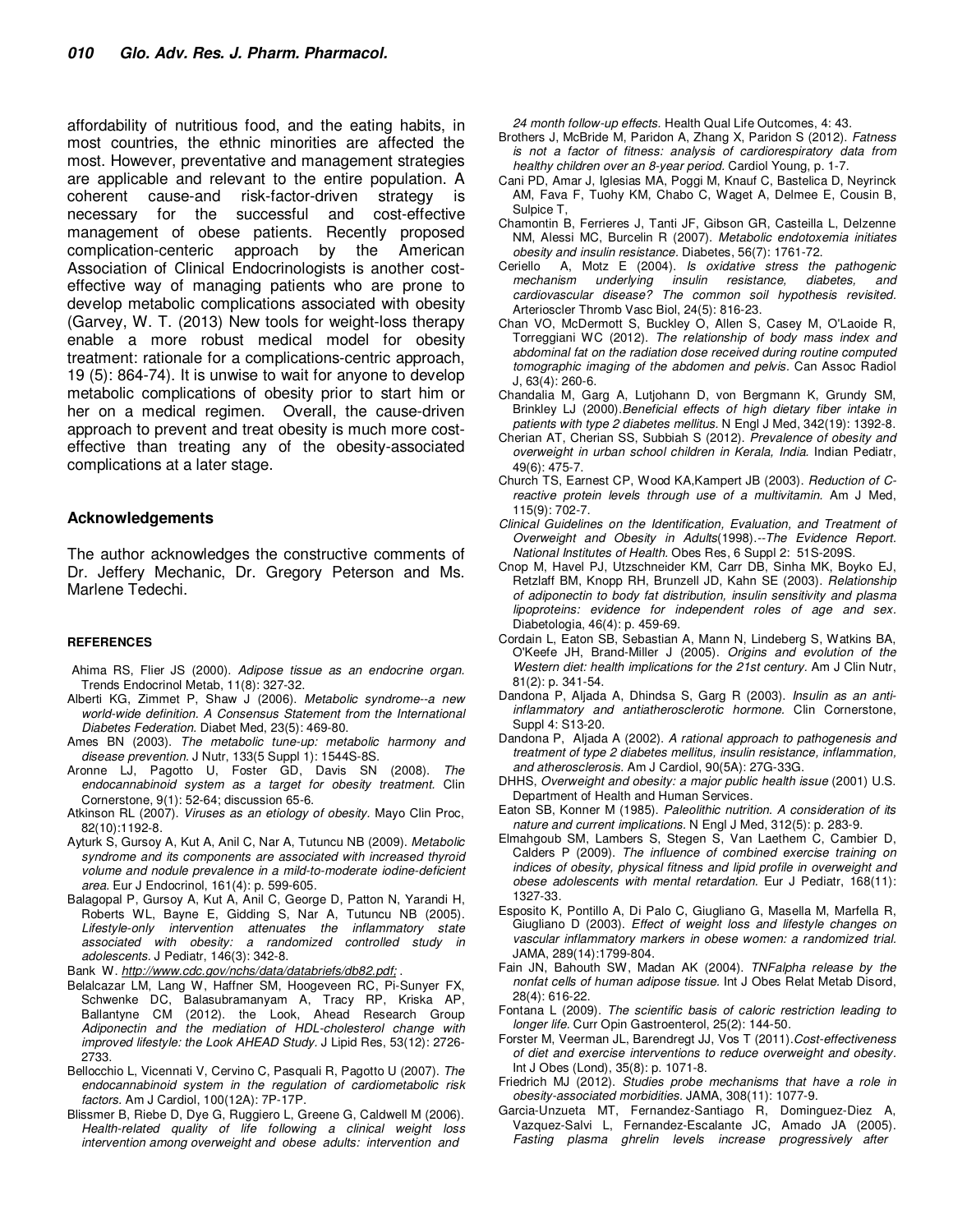*biliopancreatic diversion: one-year follow-up.* Obes. Surg. 15(2): 187- 90.

- Gavin JR Rodbard HW, Fox KM, Grandy S (2009). *Association of overweight and obesity with health status, weight management, and exercise behaviors among individuals with type 2 diabetes mellitus or with cardiometabolic risk factors.* Risk Manag Healthc Policy, 2: 1-7.
- Gill SRPop M, Deboy RT, Eckburg PB, Turnbaugh PJ, Samuel BS, Gordon JI, Relman DA, Fraser-Liggett CM, Nelson KE (2006). *Metagenomic analysis of the human distal gut microbiome.* Science, 312(5778): 1355-9.
- Golden SH*A (*2007). *review of the evidence for a neuroendocrine link between stress, depression and diabetes mellitus.* Curr Diabetes Rev, 3(4): 252-9.
- Gomez CC, Bermejo LLM, Loria KV (2011). *Importance of a balanced omega 6/omega 3 ratio for the maintenance of health: nutritional recommendations.* Nutr Hosp, 26(2): 323-9.
- Goran MI, Alderete TL (2012). *Targeting adipose tissue inflammation to treat the underlying basis of the metabolic complications of obesity.* Nestle Nutr Inst Workshop Ser, 73: 49-60; discussion p61-6.
- Greenway FL, Ryan DH, Bray GA, Rood JC, Tucker EW,Smith SR (1999). *Pharmaceutical cost savings of treating obesity with weight loss medications.* Obes Res, 7(6): 523-31.
- Group TOaaDW (2008).*Obesity as a disease.* Obesity (Silver Spring), 16:161-177.
- Hampton T (2004). *Mitochondrial defects may play role in the metabolic syndrome.* JAMA, 292(23): 2823-4.
- Holt RI, Phillips DI, Jameson KA, Cooper C, Dennison EM, Peveler RC (2009). Hertfordshire Cohort Study Group, *The relationship between depression and diabetes mellitus: findings from the Hertfordshire Cohort Study.* Diabet Med, 26(6): 641-8.
- Hu FB, Li TY, Colditz GA, Willett WC, Manson JE (2003). *Television watching and other sedentary behaviors in relation to risk of obesity and type 2 diabetes mellitus in women.* JAMA, 289(14): 1785-91.
- Hunte HE, Williams DR (2009). *The association between perceived discrimination and obesity in a population-based multiracial and multiethnic adult sample.* Am J Public Health, 99(7): 1285-92.
- Hyman M (2007). *Systems biology, toxins, obesity, and functional medicine.* Altern Ther Health Med, 13(2): p. S134-9.
- Hyman MA (2006). *Systems biology: the gut-brain-fat cell connection and obesity.* Altern Ther Health Med, 12(1): 10-6.
- Jacobi D, Stanya KJ, Lee CH (2012). *Adipose tissue signaling by nuclear receptors in metabolic complications of obesity.* Adipocyte, 1(1): 4-12.
- Janiszewski PM, Ross R (2007). *Physical activity in the treatment of obesity: beyond body weight reduction.* Appl Physiol Nutr Metab, 32(3): 512-22.
- Jones OA, Maguire ML, Griffin JL (2008). *Environmental pollution and diabetes: a neglected association.* Lancet, 371(9609): 287-8.
- Keen-Rhinehart E, Bartness TJ (2005). *Peripheral ghrelin injections stimulate food intake, foraging, and food hoarding in Siberian hamsters.* Am J Physiol Regul Integr Comp Physiol, 288(3): R716-22.
- Kelly GS (2000). *Insulin resistance: lifestyle and nutritional interventions.* Altern Med Rev, 5(2): 109-32.
- Kershaw EE, Flier JS (2004). *Adipose tissue as an endocrine organ.* J Clin Endocrinol Metab, 89(6): 2548-56.
- Kolotkin RL, Crosby RD, Kosloski KD, Williams GR (2001). *Development of a brief measure to assess quality of life in obesity.* Obes Res, 9(2): 102-11.
- Kolotkin RL, Binks M,Crosby RD, Ostbye T, Gress RE, Adams TD (2006). *Obesity and sexual quality of life.* Obesity (Silver Spring), 14(3): 472-9.
- Kolotkin RL, Meter K, Williams GR (2001). *Quality of life and obesity.* Obes Rev, 2(4): 219-29.
- Korner J, Aronne LJ (2003).*The emerging science of body weight regulation and its impact on obesity treatment.* J Clin Invest, 111(5): 565-70.
- Kristal AR, Littman AJ, Benitez D, White E (2005).*Yoga practice is associated with attenuated weight gain in healthy, middle-aged men and women.* Altern Ther Health Med, 11(4): 28-33.
- Law C (2001). *Adult obesity and growth in childhood.* BMJ, 323(7325): 1320-1.
- Look ARG, Wadden TA, West DS, Delahanty L, Jakicic J, Rejeski J, Williamson D, Berkowitz RI, Kelley DE, Tomchee C, Hill JO, Kumanyika S (2006). *The Look AHEAD study: a description of the lifestyle intervention and the evidence supporting it.* Obesity (Silver Spring), 14(5): 737-52.
- Ludvigsson JF, Montgomery SM, Ekbom A, Brandt L, Granath F (2009). *Small-intestinal histopathology and mortality risk in celiac disease.* JAMA, 302(11): 1171-8.
- Ludwig DS, Peterson KE, Gortmaker SL (2001). *Relation between consumption of sugar-sweetened drinks and childhood obesity: a prospective, observational analysis.* Lancet, 357(9255): 505-8.
- Malterud K Ulriksen K (2011). *Obesity, stigma, and responsibility in health care: A synthesis of qualitative studies.* Int J Qual Stud Health Well-being, 6(4).
- Maratou E, Hadjidakis DJ, Kollias A, Tsegka K, Peppa M, Alevizaki M, Mitrou P, Lambadiari V, Boutati E, Nikzas D, Tountas N, Economopoulos T,
- Raptis SA, Dimitriadis G (2009). *Studies of insulin resistance in patients with clinical and subclinical hypothyroidism.* Eur J Endocrinol, 160(5): p. 785-90.
- Meyer G, Badenhoop K (2003). *[Glucocorticoid-induced insulin resistance and diabetes mellitus. Receptor-, postreceptor mechanisms, local cortisol action, and new aspects of antidiabetic therapy].* Med Klin (Munich), 98(5): 266-70.
- Misra A, Vikram NK, Gupta R, Pandey RM, Wasir JS, Gupta VP (2006). *Waist circumference cutoff points and action levels for Asian Indians for identification of abdominal obesity.* Int J Obes (Lond), 30(1): 106- 11.
- MSNB. *Obesity mars boomer health gains*. Available from: http://www.msnbc.com/news/754937.asp.
- Munhoz CD, Spadano J, Coakley EH, Field AE, Colditz G, Dietz WH (2008). *Stress-induced neuroinflammation: mechanisms and new pharmacological targets.* Braz J Med Biol Res, 41(12): 1037-46.
- Neiberg RH, Wing RR, Bray GA, Reboussin DM, Rickman AD, Johnson KC, Kitabchi AE, Faulconbridge LF, Kitzman DW, Espeland MA (2012). Look, Ahead Research Group *Patterns of weight change associated with long-term weight change and cardiovascular disease risk factors in the Look AHEAD Study.* Obesity (Silver Spring), 20(10): 2048-56.
- NIH, *Clinical Guidelines on the Identification, Evaluation, and Treatment of Overweight and Obesity in Adults* (1998). Obes Res 6(2): 51S-209S.
- NIH, *Clinical Guidelines on the Identification, Evaluation, and Treatment of Overweight and Obesity in* Adults (1998).*--The Evidence Report. National Institutes of Health.* Obes Res, 6 Suppl 2: 51S-209S.
- NIH, *Clinical guidelines on the identification, evaluation, and treatment of overweight and obesity in* adults (1998). *executive summary. Expert Panel on the Identification, Evaluation, and Treatment of Overweight in Adults.* Am J Clin Nutr, 68(4): 899-917.
- NIH, *Executive summary of the clinical guidelines on the identification, evaluation, and treatment of overweight and obesity in adults* (1998). Arch Intern Med, 158(17): p. 1855-67.
- Petersen KF, Dufour S, Befroy D, Garcia R, Shulman GI (2004). *Impaired mitochondrial activity in the insulin-resistant offspring of patients with type 2 diabetes.* N Engl J Med, 350(7): 664-71.
- Poh ZX, Goh KP (2009). *A current update on the use of alpha lipoic acid in the management of type 2 diabetes mellitus.* Endocr Metab Immune Disord Drug Targets, 9(4): 392-8.
- Pradhan AD, Manson JE, Rifai N, Buring JE, Ridker PM (2001). *Creactive protein, interleukin 6, and risk of developing type 2 diabetes mellitus.* JAMA, 286(3): 327-34.
- Reis JP, Von Muhlen D, Miller ER, 3rd Micho ED, Appel LJ (2009).*Vitamin D status and cardiometabolic risk factors in the United States adolescent population.* Pediatrics, 124(3): e371-9.
- Remillard RB, Bunce NJ (2002). *Linking dioxins to diabetes: epidemiology and biologic plausibility.* Environ Health Perspect, 110(9): p. 853-8.
- Review (2008). *New evidence confirms the nutritional superiority of plant-based organic foods.* , in *State of Science Review*
- Romanatto T, Cesquini M, Amaral ME, Roman EA, Moraes JC, Torsoni MA, Cruz-Neto AP, Velloso LA (2007). *TNF-alpha acts in the*